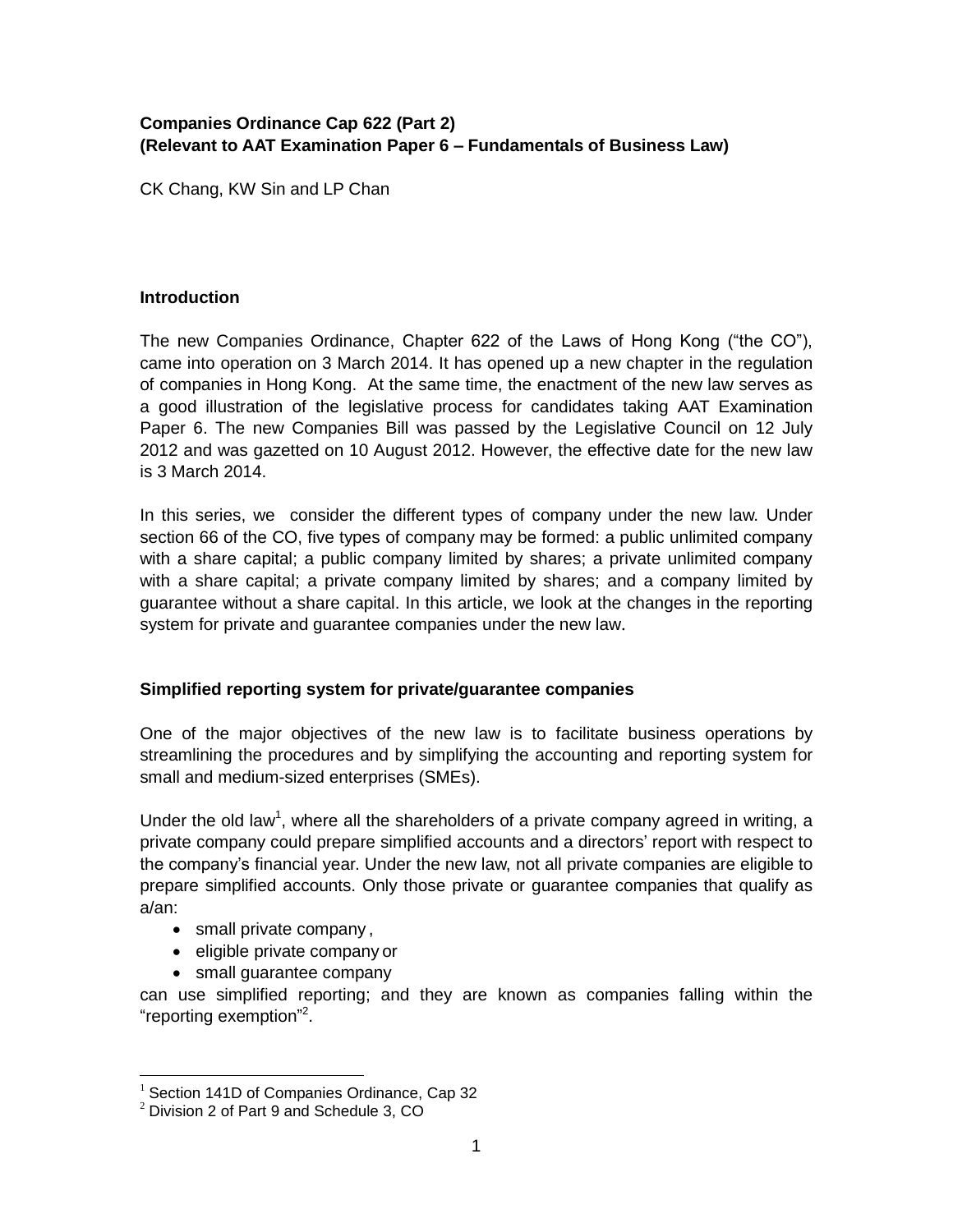### **Small private company**

In order to fall within reporting exemption, a small private company<sup>3</sup> must meet two of the three of the following qualifying conditions<sup>4</sup>:

(a) that the amount of the company's total revenue for the financial year does not exceed \$100 million;

(b) that the amount of the company's total assets at the date of the statement of financial position for the financial year does not exceed \$100 million; and

(c) that the average number of the company's employees during the financial year does not exceed 100.

If a company is a private company formed and registered under the new CO and qualifies as a small private company in its first financial year, the company is qualified for that first financial year, and every subsequent financial year, until it is disqualified.<sup>5</sup>

If an existing private company (i.e. a private company formed and registered under the old CO, Cap 32) satisfies any two of the above qualifying conditions in its first financial year after the coming into operation of the new CO (the "first financial year"), then the company qualifies as a small private company. This is also the case if the existing company qualifies in the financial year immediately preceding the first financial year. In either case, the company qualifies as a small private company for that first financial year, and every subsequent financial year, until it is disqualified.

A company does not qualify as a small private company if any two of the above qualifying conditions are not satisfied for two consecutive financial years. This applies to any small private company whether it was formed under the old or new CO. If this company does not qualify, it is disqualified for the financial year immediately following those two financial years, and every subsequent financial year, until it qualifies again.  $^6$ 

The company qualifies again if any two of the above qualifying conditions are satisfied for two consecutive financial years.  $7$  It will qualify for the financial year immediately following those two financial years, and every subsequent financial year, until it is disqualified again.

Once a company qualifies as a small private company, it will automatically qualify for simplified reporting.

 $\overline{a}$ 

 $3$  A private company here does not include a company carrying out a banking or insurance business or one that is licensed to carried on a regulated activity under the Securities and Futures Ordinance, section 359 (4) CO.

<sup>4</sup> Sections 359, 361, 364, Schedule 3 s1 of the CO

 $5$  Section 361(1) CO

 $6$  Section 361(4) CO

 $7$  Section 361(4) CO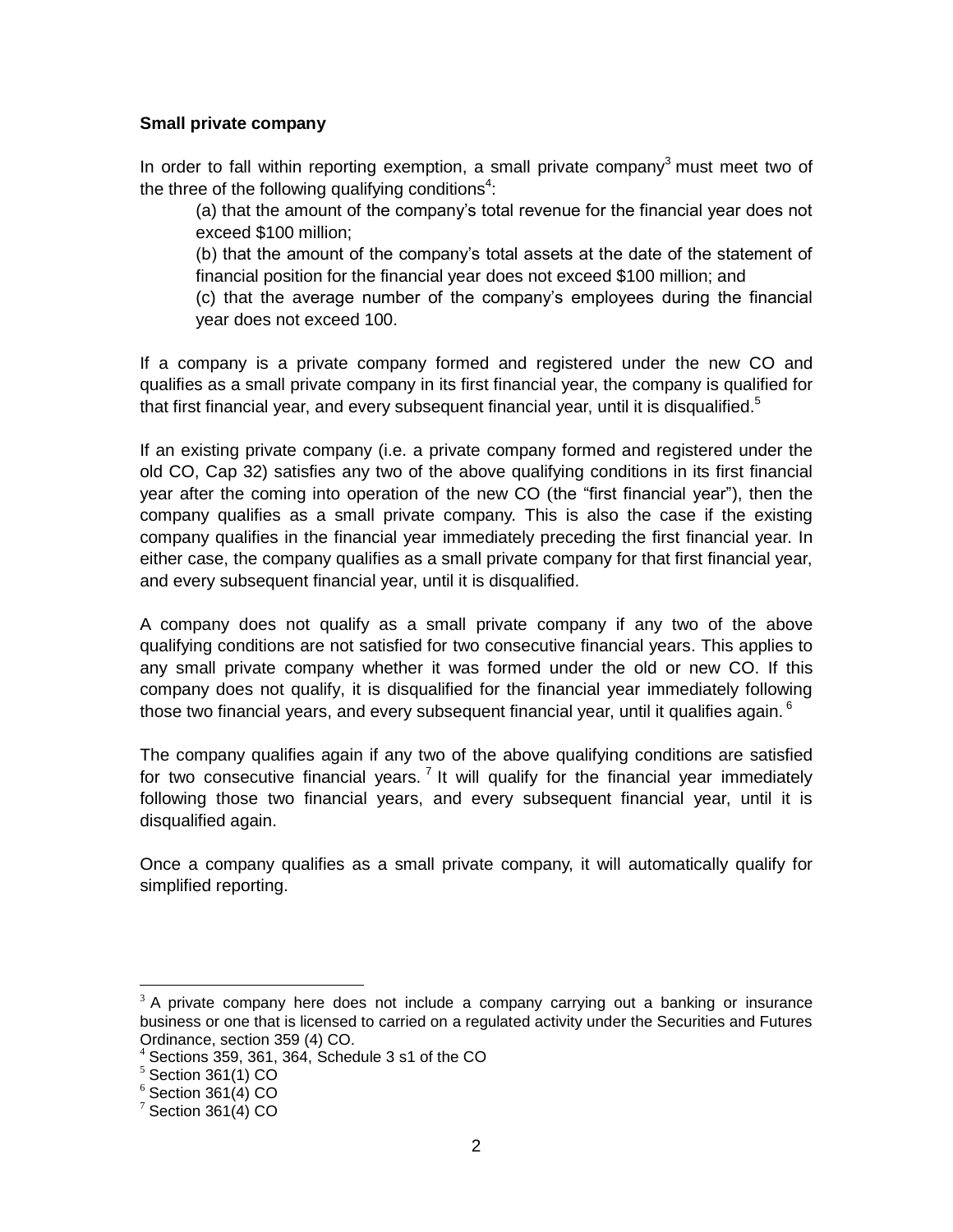### **Eligible private company**

In order to claim a reporting exemption, an eligible private company must meet two of the three of the following qualifying conditions<sup>8</sup>:

(a) that the amount of the company's total revenue, as would be reflected in the company's annual financial statements, does not exceed \$200 million;

(b) that the amount of the company's total assets, as would be reflected in the company's annual financial statements, does not exceed \$200 million; and

(c) that the average number of the company's employees during the financial year does not exceed 100.

In addition, a resolution must be passed at a general meeting by the members holding at least 75% of the voting rights in the company to the effect that the company is to fall within the reporting exemption for the financial year; and the members holding the remaining voting rights do not vote against the resolution, i.e. there must be no objection from a member.<sup>9</sup> The company must deliver a copy of the resolution to the Registrar for registration within 15 days after it is made.<sup>10</sup> In any case, if there is an objection by notice six months before the end of the financial year, the resolution is regarded as not being passed in relation to the financial year to which the objection relates.  $11$ 

Similar to the case for small private companies, there are parallel provisions regarding the qualification in the first financial year or in subsequent financial years for an eligible private company and in relation to the disqualification of a previously eligible private company.<sup>12</sup>

### **Small guarantee company**

For a qualified small guarantee company which falls within reporting exemption<sup>13</sup>, the amount of the company's total revenue, as reflected in the company's annual financial statements for the financial year, should not exceed \$25 million. There is no need for members' approval.

Again, there are parallel provisions regarding the qualification in the first financial year or in subsequent financial years for a small guarantee company and in relation to its disqualification.<sup>14</sup>

 $\overline{a}$  $8$  Sections 359, 360, 362, 365, Schedule 3 s1 of the CO

 $9$  Section 360(1) CO

<sup>&</sup>lt;sup>10</sup> Section 622 CO

 $11$  Section 360(3) CO

<sup>&</sup>lt;sup>12</sup> Section 362 CO

<sup>&</sup>lt;sup>13</sup> Sections 359, 363, 366, Schedule 3 s1 of the CO

 $14$  Section 363 CO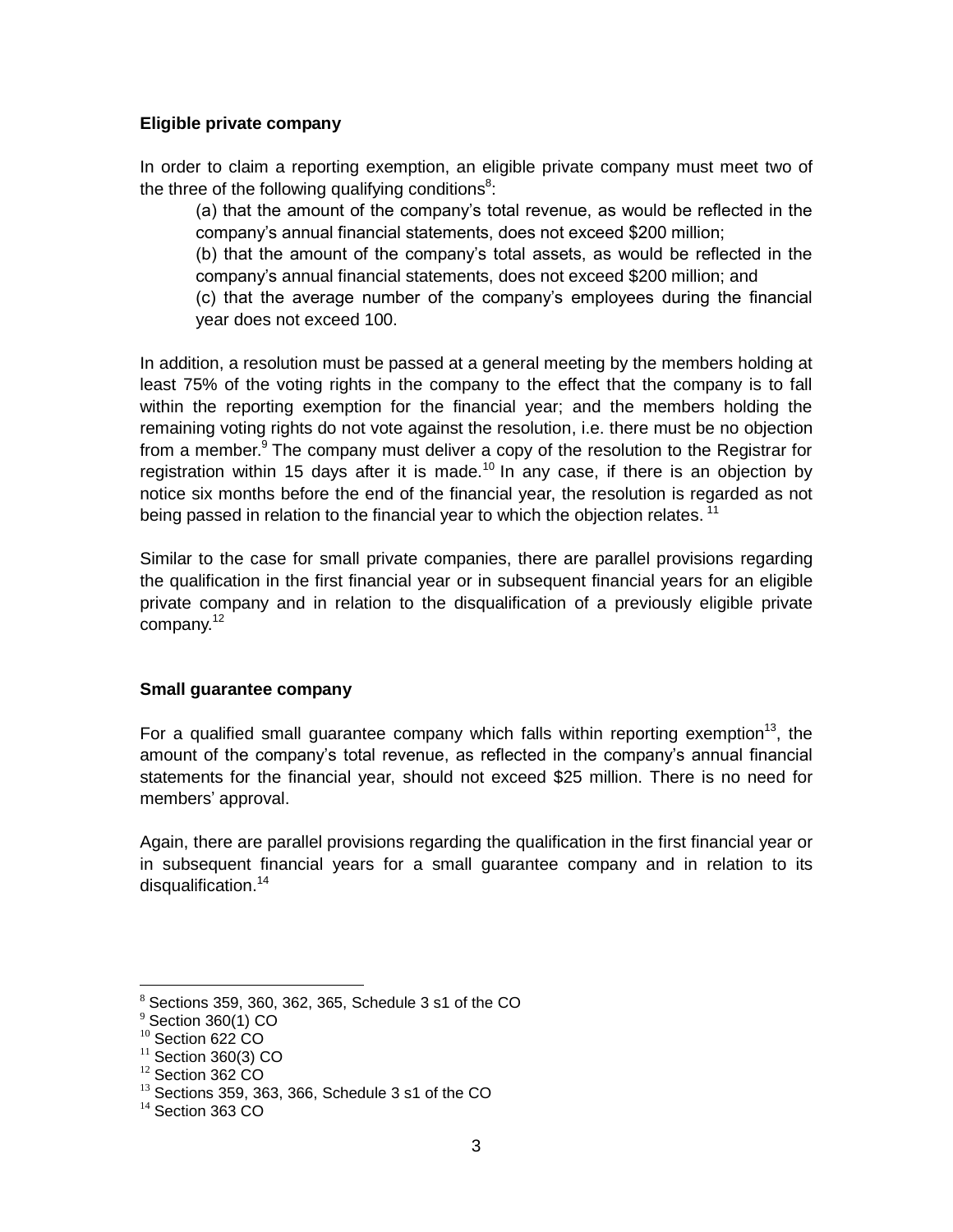#### **Other private company with unanimous consent**

There is a final category of private company that falls within the reporting exemptions. This is a private company<sup>15</sup> at all times; it does not have any subsidiaries and is not a subsidiary of another company; and all members of the company agree in writing that the company is to fall within the reporting exemption for that financial year only.<sup>16</sup>

### **Holding company**

 $\overline{a}$ 

There are similar provisions for the holding company of a group of small private companies, holding company of a group of eligible private companies with requisite members' approval, and holding company of a group of small guarantee companies. For simplicity of discussion, the relevant provisions for these holding companies are not discussed in full in this article: suffice to say that the financial criteria are the same except that the aggregate total revenue, aggregate total assets and aggregate employees are used for the assessment. To be qualified as a group of small private companies, a group of eligible private companies or a group of small guarantee companies, each company in the group must qualify as such. The position is summarised below.

 $15$  It is also not a company carrying out banking or insurance business or one that is licensed to carried on regulated activity under the Securities and Futures Ordinance, section 359 (4) CO.  $16$  Section 359(1)(b)